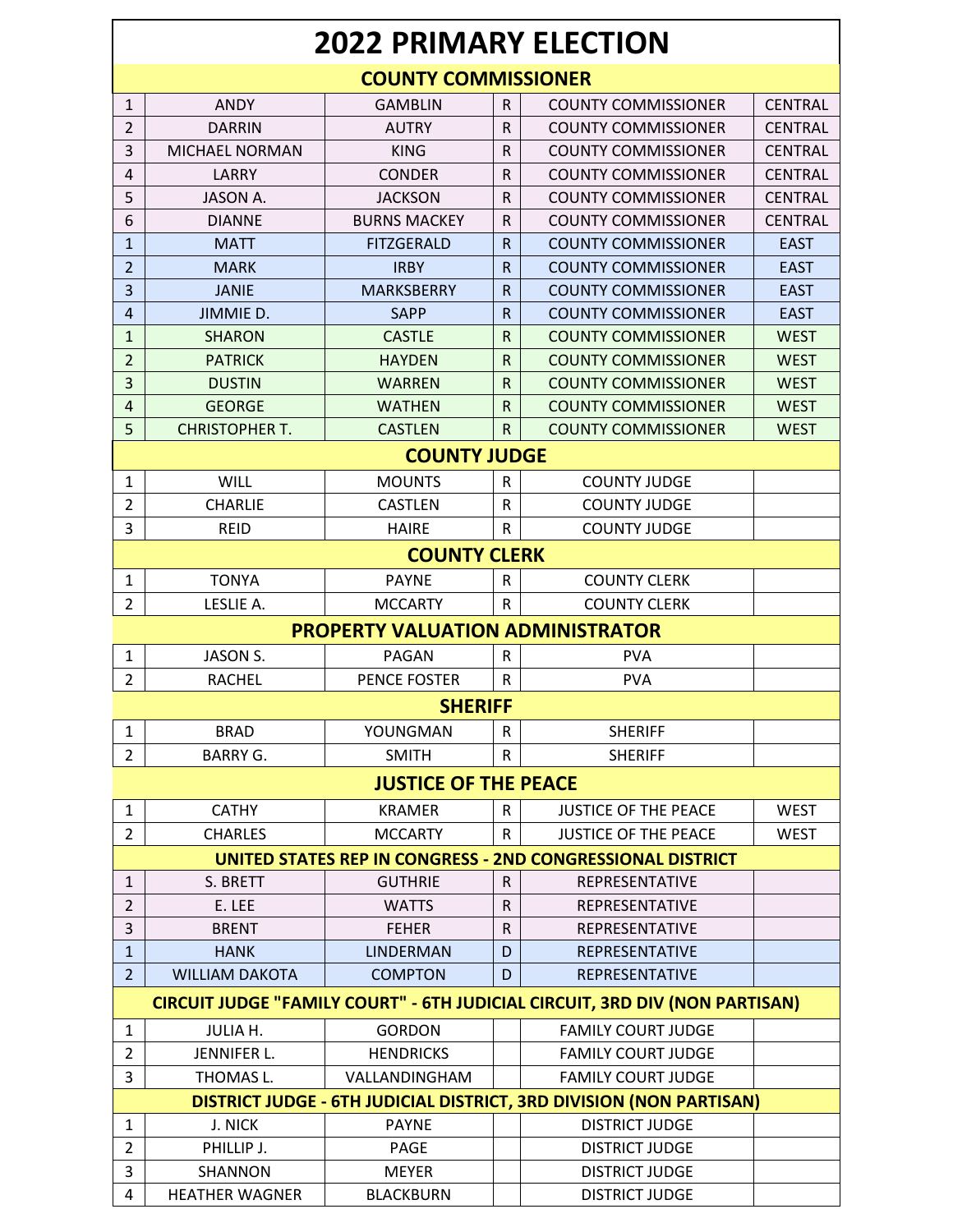| <b>UNITED STATES SENATOR</b> |                         |                    |              |                   |  |  |
|------------------------------|-------------------------|--------------------|--------------|-------------------|--|--|
| 1                            | <b>VALERIE "DR VAL"</b> | <b>FREDRICK</b>    | $\mathsf{R}$ | <b>US SENATOR</b> |  |  |
| 2                            | PAUL V.                 | <b>HAMILTON</b>    | R            | <b>US SENATOR</b> |  |  |
| 3                            | <b>RAND</b>             | <b>PAUL</b>        | $\mathsf{R}$ | <b>US SENATOR</b> |  |  |
| 4                            | <b>JOHN</b>             | <b>SCHIESS</b>     | $\mathsf{R}$ | <b>US SENATOR</b> |  |  |
| 5                            | TAMI L.                 | <b>STAINFIELD</b>  | $\mathsf{R}$ | <b>US SENATOR</b> |  |  |
| 6                            | <b>ARNOLD</b>           | <b>BLANKENSHIP</b> | $\mathsf{R}$ | <b>US SENATOR</b> |  |  |
| 1                            | <b>CHARLES</b>          | <b>BOOKER</b>      | D            | <b>US SENATOR</b> |  |  |
| $\overline{2}$               | <b>RUTH</b>             | <b>GAO</b>         | D            | <b>US SENATOR</b> |  |  |
| 3                            | <b>JOHN</b>             | <b>MERRILL</b>     | D            | <b>US SENATOR</b> |  |  |
| 4                            | <b>JOSHUA WESLEY</b>    | <b>BLANTON SR.</b> | D            | <b>US SENATOR</b> |  |  |

| <b>2022 GENERAL ELECTION</b><br>(THESE CANDIDATES DO NOT HAVE A PRIMARY SO THEY MOVE ON TO THE GENERAL) |                                         |   |                                                   |                |  |  |
|---------------------------------------------------------------------------------------------------------|-----------------------------------------|---|---------------------------------------------------|----------------|--|--|
| <b>JAILER</b>                                                                                           |                                         |   |                                                   |                |  |  |
| <b>ARTHUR F.</b>                                                                                        | <b>MAGLINGER</b>                        | R | <b>JAILER</b>                                     |                |  |  |
| <b>WHITESVILLE CITY COMMISSIONER (NON PARTISAN)</b>                                                     |                                         |   |                                                   |                |  |  |
| <b>SHAWN TREVOR</b>                                                                                     | <b>CRABTREE</b>                         |   | W CITY COMMISSIONER                               |                |  |  |
| <b>JOSEPH "BUDDY"</b>                                                                                   | <b>MATTINGLY</b>                        |   | W CITY COMMISSIONER                               |                |  |  |
| PAMELA "PAM"                                                                                            | <b>MORRIS</b>                           |   | W CITY COMMISSIONER                               |                |  |  |
|                                                                                                         | <b>WHITESVILLE MAYOR (NON PARTISAN)</b> |   |                                                   |                |  |  |
| <b>PATSY</b>                                                                                            | MAYFIELD                                |   | <b>WHITESVILLE MAYOR</b>                          |                |  |  |
| <b>COUNTY SCHOOL BOARD (NON PARTISAN)</b>                                                               |                                         |   |                                                   |                |  |  |
| JAMES M.                                                                                                | <b>MORGAN</b>                           |   | <b>COUNTY SCHOOL BOARD</b>                        | 1              |  |  |
| <b>TOM</b>                                                                                              | <b>PAYNE</b>                            |   | <b>COUNTY SCHOOL BOARD</b>                        | $\mathcal{P}$  |  |  |
|                                                                                                         |                                         |   | <b>OWENSBORO CITY COMMISSIONER (NON PARTISAN)</b> |                |  |  |
| <b>MARK</b>                                                                                             | <b>CASTLEN</b>                          |   | <b>CITY COMMISSIONER</b>                          |                |  |  |
| <b>DEBORAH</b>                                                                                          | <b>FILLMAN</b>                          |   | <b>CITY COMMISSIONER</b>                          |                |  |  |
| <b>BOB</b>                                                                                              | <b>GLENN</b>                            |   | <b>CITY COMMISSIONER</b>                          |                |  |  |
| LARRY                                                                                                   | <b>MAGLINGER</b>                        |   | <b>CITY COMMISSIONER</b>                          |                |  |  |
| <b>ROBERT</b>                                                                                           | <b>MORRIS</b>                           |   | <b>CITY COMMISSIONER</b>                          |                |  |  |
| <b>JEFF</b>                                                                                             | <b>SANFORD</b>                          |   | <b>CITY COMMISSIONER</b>                          |                |  |  |
| PAMELA L.                                                                                               | SMITH-WRIGHT                            |   | <b>CITY COMMISSIONER</b>                          |                |  |  |
| <b>DRACIN</b>                                                                                           | <b>WILLIAMS</b>                         |   | <b>CITY COMMISSIONER</b>                          |                |  |  |
|                                                                                                         | <b>COUNTY JUDGE</b>                     |   |                                                   |                |  |  |
| <b>BRUCE</b>                                                                                            | <b>KUNZE</b>                            | D | <b>COUNTY JUDGE</b>                               |                |  |  |
| <b>COUNTY COMMISSIONER</b>                                                                              |                                         |   |                                                   |                |  |  |
| <b>TYLER</b>                                                                                            | SAGARDOY                                | D | <b>COUNTY COMMISSIONER</b>                        | <b>CENTRAL</b> |  |  |
| <b>COUNTY ATTORNEY</b>                                                                                  |                                         |   |                                                   |                |  |  |
| <b>JOHN</b>                                                                                             | <b>BURLEW</b>                           | R | <b>COUNTY ATTORNEY</b>                            |                |  |  |
| <b>NICHOLAS</b>                                                                                         | <b>GOETZ</b>                            | D | <b>COUNTY ATTORNEY</b>                            |                |  |  |
| <b>CORONER</b>                                                                                          |                                         |   |                                                   |                |  |  |
| <b>JEFF</b>                                                                                             | <b>JONES</b>                            | R | <b>CORONER</b>                                    |                |  |  |